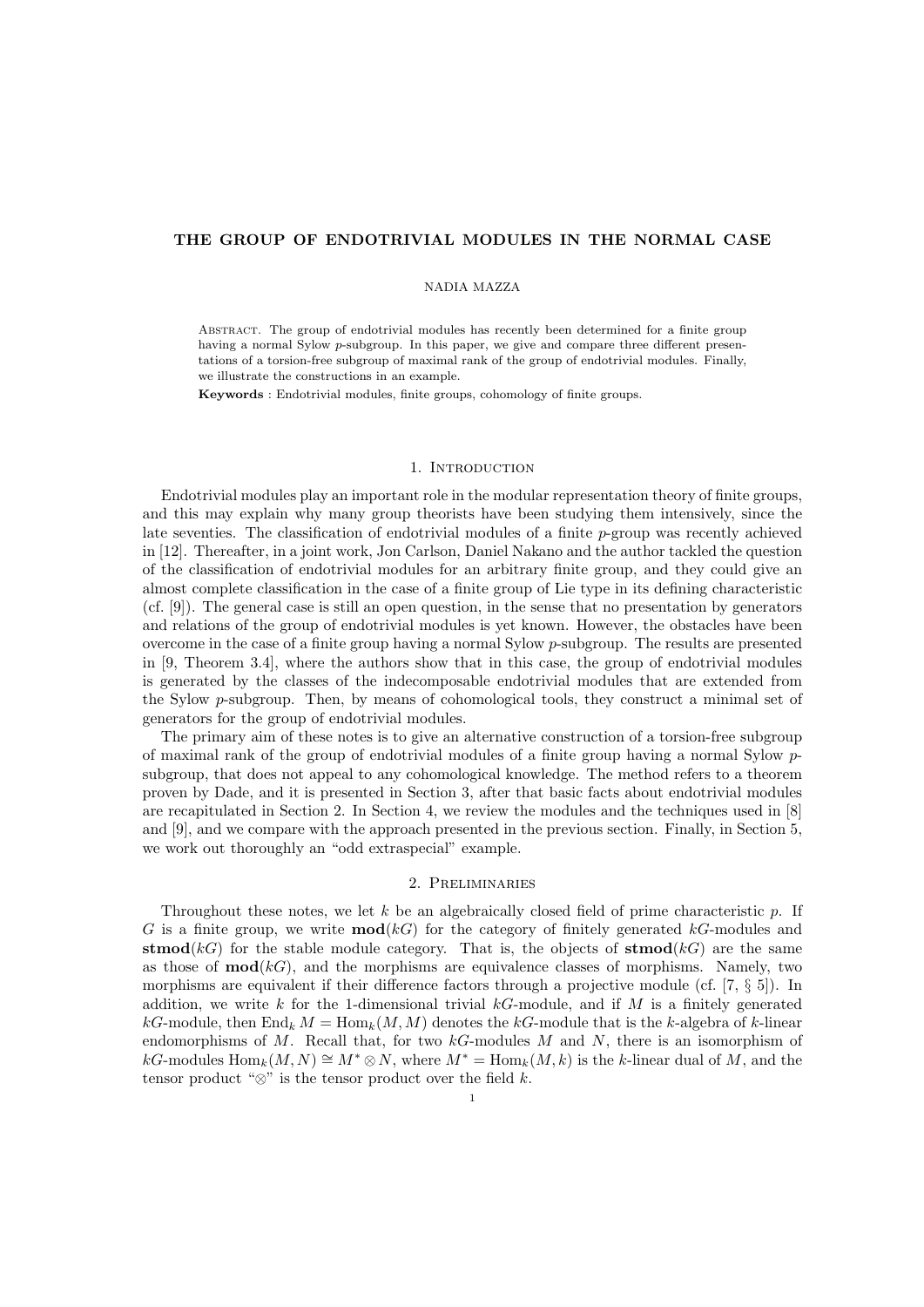**Definition 2.1.** Let G be a finite group. A finitely generated  $kG$ -module M is endotrivial provided that End<sub>k</sub>  $M \cong k$  in stmod(kG), or equivalently, End<sub>k</sub>  $M \cong k \oplus (proj)$  in mod(kG), for some projective kG-module (proj).

We say that two endotrivial kG-modules are equivalent if they are isomorphic in  $\mathbf{stmod}(k)$ . The set  $T(G)$  of isomorphism classes in  $\mathbf{stmod}(k)$  of endotrivial kG-modules is an abelian group, called the group of endotrivial modules. The composition law is defined by  $[M] + [N] = [M \otimes N]$ .

In particular, in  $T(G)$ , we have  $0 = [k]$  and  $-[M] = [M^*]$ .

Endotrivial kG-modules have been defined by E. Dade (cf. [13]), in 1978, for finite p-groups, as a particular case of the capped endo-permutation  $k$ G-modules. A capped endo-permutation  $k$ Gmodule, for a finite p-group  $G$ , is a finitely generated  $k$ -module whose endomorphism algebra is a permutation module having a trivial direct summand. Modulo a suitable equivalence relation, they form a finitely generated abelian group  $D(G)$ , and the group  $T(G)$  identifies with a subgroup of  $D(G)$ .

Also, for a subgroup H of G, the restriction map  $\text{Res}_{H}^{G} : \text{mod}(k) \to \text{mod}(k)$  (also denoted by " $\cdot \downarrow^G_H$ ") induces a group homomorphism  $\text{Res}^G_H : T(G) \to T(H)$ .

Non-trivial examples of endotrivial modules are the syzygies of the trivial module, whereas, in the case of a finite p-group, most of the relative syzygies are capped endo-permutation modules (not endotrivial in general, cf. [1]). Let us recall their definitions.

**Definition 2.2.** If X is a finite G-set, then  $\Omega_X^1(k)$  is the relative (to X) syzygy of k, that is, the kernel of the augmentation map  $kX \to k$ .

If  $X = G$ , then we define the syzygy  $\Omega_G^n(k)$  of k, for each  $n \in \mathbb{Z}$ , as follows. If  $n \geq 1$ , we let  $\Omega_G^n(k)$  be the kernel of the  $(n-1)$ -st differential in a minimal projective resolution of k.



If  $n \leq -1$ , we let  $\Omega_G^n(k) = \text{Hom}_k(\Omega_G^{-n}(k), k)$ , and we set  $\Omega_G^0(k) = k$ .

Let G be a p-group and suppose that  $\Omega_X^1(k)$  is a capped endo-permutation kG-module. Then we let  $\Omega_X$  denote its class in  $D(G)$ , or  $T(G)$  in case it is endotrivial. In particular, for any finite group G, and for any integer n, the syzygies  $\Omega_G^n(k)$  are indecomposable endotrivial modules and we have  $[\Omega_G^n(k)] = n\Omega_G$  in  $T(G)$ . We refer the reader to Section 4 in [7] for more properties of the syzygies, and to Sections 2 to 5 in [4] for those of the relative syzygies.

Elementary abelian p-subgroups play an important role in the analysis of  $T(G)$ . In particular, we will need the following group theoretical notions for our purposes.

**Definition 2.3.** Let  $G$  be a finite group and  $p$  be a prime.

- (1) The p-rank of G is the largest integer r such that G has an elementary abelian p-subgroup of rank r.
- (2) We write  $\mathcal{E}_{\geq 2}(G)$  for the poset of G-conjugacy classes of elementary abelian p-subgroups of G of p-rank at least 2.

Note that the p-rank of a finite group G is the p-rank of a Sylow p-subgroup of G. Moreover, if a Sylow p-subgroup P is normal in G, then  $\mathcal{E}_{\geq 2}(G)$  identifies with the quotient of  $\mathcal{E}_{\geq 2}(P)$  by the action by conjugation of G.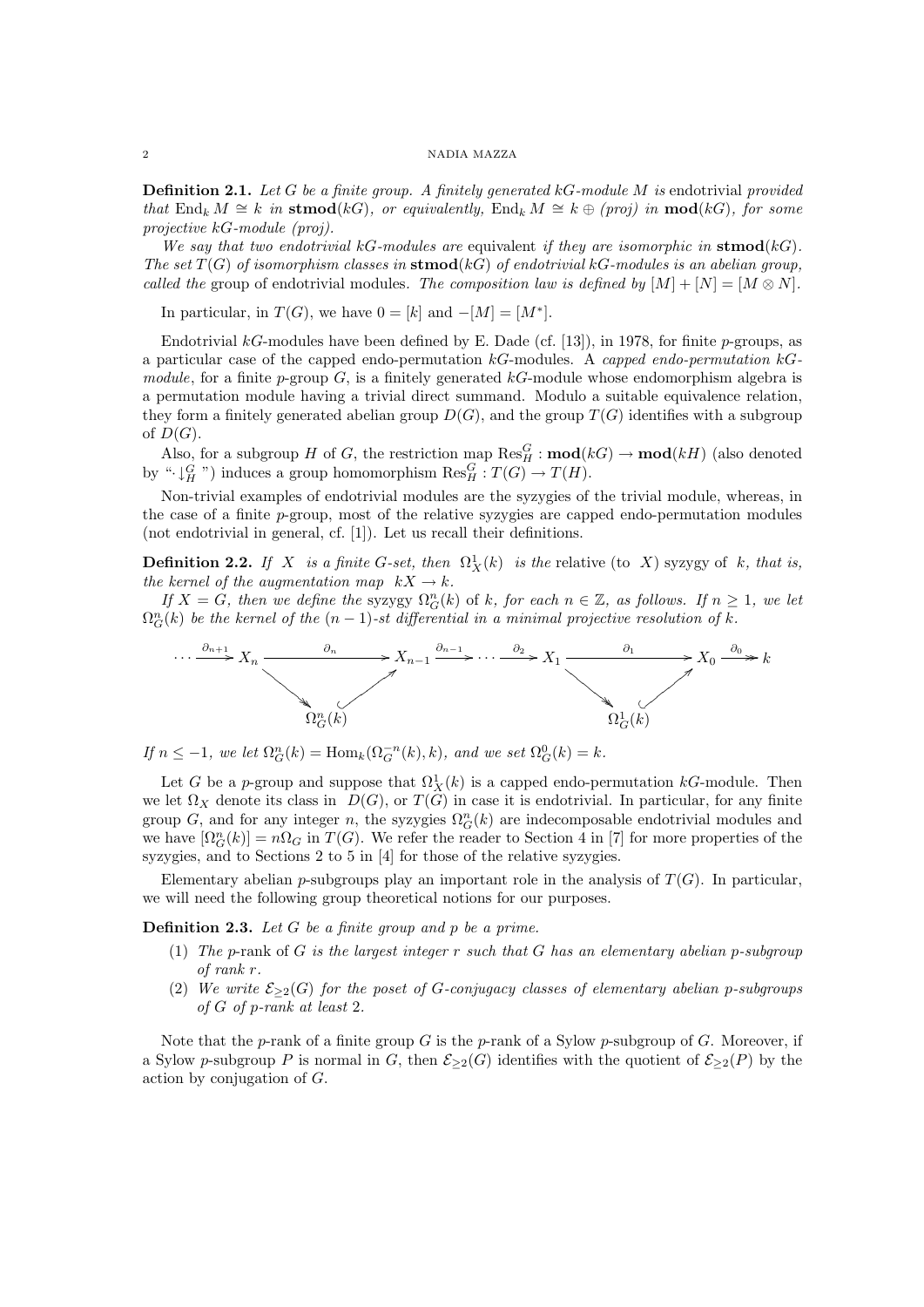The number of connected components of  $\mathcal{E}_{\geq 2}(G)$  and the torsion-free rank of  $T(G)$  are closely related, as shown by the next two theorems. We state them here as they appear in [12] and in [9] respectively. Let us point out the fact that the first result was first obtained by J. Alperin (cf. [1, Theorem 4]).

Let P be a finite p-group. Assume that P has p-rank at least 2 and is not semi-dihedral. Let  $F_1, \ldots, F_m$  denote a set of representatives of the components  $\mathcal{D}_1, \ldots, \mathcal{D}_m$  of the poset  $\mathcal{E}_{\geq 2}(P)$ . By  $[12]$ , we know that we can make such a choice satisfying that all  $F_i$ 's have p-rank 2, all but possibly  $F_m$  are maximal, and  $F_m$  is normal in P. For each  $1 \leq i \leq m$  let  $S_i$  be a non-central subgroup of P of order p that is contained in  $F_i$ . By [12, Lemma 2.2], if  $F_i$  is maximal then  $C_P(S_i) = S_i \times L_i$ , where  $L_i$  has normal p-rank one. That is,  $L_i$  is cyclic if p is odd, and can be either cyclic or generalized quaternion in case  $p = 2$ .

**Theorem 2.4** ([12], Theorem 3.1). The group  $T(P)$  of endotrivial kP-modules is torsion-free of rank m and it is generated by  $\Omega_P$  and the classes of the modules  $N_i$  for  $i = 1, \ldots, (m-1)$ , where  $N_i$  is the unique indecomposable summand with vertex  $P$  of

$$
M_i^{\otimes 2} \quad \text{if } C_P(S_i)/S_i \text{ is cyclic of order } \geq 3,
$$
  
\n
$$
M_i \quad \text{if } p = 2 \text{ and } |C_P(S_i)/S_i| = 2,
$$
  
\n
$$
M_i^{\otimes 4} \quad \text{if } p = 2 \text{ and } C_P(S_i)/S_i \text{ is generalized quaternion,}
$$

and where  $M_i = \Omega_P^{-1}(k) \otimes \Omega_{P/S_i}^1(k)$ . Moreover,

$$
\operatorname{Res}_{F_j}^P N_i \cong \left\{ \begin{array}{ll} \Omega_{F_i}^{a_i}(k) \oplus (proj) & if \ i = j \\ k \oplus (proj) & otherwise \end{array} \right.
$$

where

$$
a_i = -2p
$$
 if  $C_P(S_i)/S_i$  is cyclic of order  $\geq 3$ ,  
\n $a_i = -2$  if  $p = 2$  and  $|C_P(S_i)/S_i| = 2$ ,  
\n $a_i = -8$  if  $p = 2$  and  $C_P(S_i)/S_i$  is generalized quaternion.

In particular, if  $T(P)$  is cyclic, then  $T(P) = \langle \Omega_P \rangle$ .

We refer the reader to [10], [12] and [13] for a detailed description of the group of endotrivial modules in the case that  $m = 1$ , since we will not consider that situation later.

Let G be a finite group having a normal Sylow p-subgroup P, and let  $F_1, \ldots, F_m$  be as above. Choose representatives  $E_1, \ldots, E_n$  of the components  $C_1, \ldots, C_n$  of the poset  $\mathcal{E}_{\geq 2}(G)$ .

**Remark 2.5.** If P has p-rank at least 3 and  $m \geq 2$ , then, for any index  $1 \leq i \leq m-1$ , the subgroups  $F_i$  and  $F_m$  are not G-conjugate. Indeed, since P is normal in G, then P contains all p-subgroups of  $G$ , and since the p-rank is at least 3, then  $F_m$  is contained in an elementary abelian p-subgroup F of rank 3. Thus, if  ${}^g\!F_i = F_m \langle F,$  for some  $g \in G$ , then  $F_i \langle F^g \rangle F$ . But this means that  $F_i$  is not maximal in P, which implies  $i = m$ . In other words, there is only one connected component of elementary abelian p-subgroups of rank at least 3, which is thus invariant by any automorphism of P, in particular here by G-conjugation.

This observation allows us, without loss of generality and only for the convenience of the notation, to choose the indexes of the  $F_i$ 's so that  $E_i = F_i$ , for  $1 \leq i \leq n-1$  and  $E_n = F_m$ . The structure of  $T(G)$  is as follows (cf. [9]).

**Theorem 2.6.** The group  $T(G)$  is finitely generated, and hence, it splits as a direct sum  $TT(G) \oplus$  $TF(G)$ , where  $TT(G)$  denotes the torsion subgroup and  $TF(G)$  is a torsion-free subgroup of maximal rank (as Z-module).

Moreover,  $T(G)$  is generated by the classes of the indecomposable endotrivial kG-modules whose restriction to P is an indecomposable module, and  $TF(G) \cong \mathbb{Z}^n$ .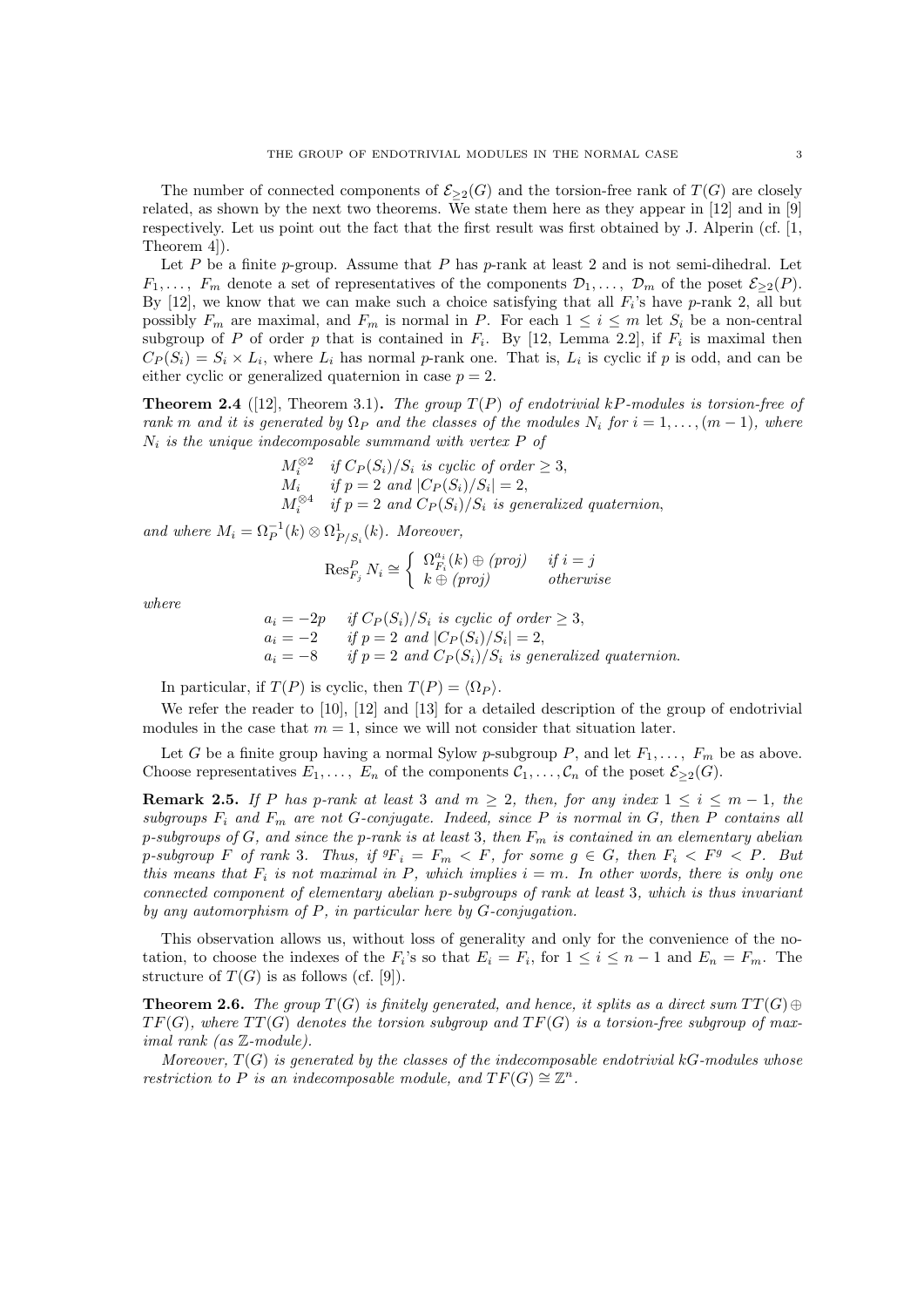In particular, if  $TT(P)$  is trivial, then  $TT(G)$  is generated by the classes of the one-dimensional kG-modules. Also, if  $n = 1$ , then  $TF(G) = \langle \Omega_G \rangle$ .

Besides the purpose of the classification of endotrivial  $k$ -modules, the fact that the syzygies of k are indecomposable endotrivial modules has the following consequence.

Corollary 2.7. Let P be a normal Sylow p-subgroup of a finite group G, and let  $(X, \partial)$  be a kG-projective resolution of the trivial module k. Then,  $(X, \partial.)$  is minimal  $\iff (X, \downarrow_P^G, \partial, \downarrow_P^G)$  is a minimal  $kP$ -projective resolution of  $k$ .

### *Proof.* " $\Longleftarrow$ " is obvious.

" $\implies$ " A projective kG-resolution of k is minimal if and only if it is the splice of short exact sequences, one for each integer  $n \geq 0$ ,

$$
0 \longrightarrow \Omega_G^{n+1}(k) \xrightarrow{i_n} X_n \longrightarrow \Omega_G^n(k) \longrightarrow 0
$$

By restriction to  $P$ , we get then

$$
0 \longrightarrow \Omega_P^{n+1}(k) \oplus (\text{proj}) \longrightarrow \mathop{\longrightarrow}^{i_n \downarrow \mathop{P}_{\mathop{\longrightarrow}}^{G}} X_n \downarrow_P^G \longrightarrow \Omega_P^n(k) \oplus (\text{proj}) \longrightarrow 0
$$

But the kG-modules  $\Omega_G^n(k)$  are indecomposable endotrivial and  $P \triangleleft G$ , and so, by Theorem 2.6,  $\Omega_G^n(k) \downarrow_P^G$  is indecomposable. Therefore the projective factors "(proj)" are all zero. In other words, for each integer  $n \geq 0$ , the above short exact sequence is in fact

$$
0 \longrightarrow \Omega_P^{n+1}(k) \xrightarrow{i_n \downarrow P} X_n \downarrow_P^G \xrightarrow{\partial_n \downarrow_P^G} \Omega_P^n(k) \longrightarrow 0
$$

Hence,  $(X, \downarrow_P^G, \partial, \downarrow_P^G)$  is a minimal kP-projective resolution of k.

# 3. Dade's result and its consequences

Throughout this section, we assume that G is a finite group and that P is a normal Sylow p-subgroup of G. We continue with the notation used in the previous section.

The only cases in which generators for the group  $TF(G)$  are not given by Theorem 2.6 are for  $TF(G)$  not cyclic, i.e. for  $n > 2$ , according to our notation. Hence, we will assume that  $n \geq 2$ . In this case, we also have  $m \geq 2$ , and so  $TT(P) = 0$ , by Theorem 2.4. Moreover, this also implies that the center of P is cyclic non trivial. Thus, it has a unique cyclic subgroup Z of order  $p$ , which is contained in any maximal elementary abelian p-subgroup. Furthermore,  $Z \triangleleft G$ , since Z is characteristic in P.

A key tool to determine which endotrivial  $kP$ -modules extend to G is provided by the following theorem, proven by Dade and never published (as far as we are aware of).

**Theorem 3.1** (Theorem 7.1, [14]). Let G be a finite group having a normal Sylow p-subgroup P, let k be an algebraically closed field of characteristic p, and let  $M$  be an endo-permutation kP-module. Then  $M$  extends to a  $kG$ -module if and only if  $M$  is  $G$ -stable.

By definition, if H is a normal subgroup of G and M is a  $k$ H-module, then we define the conjugate kH-module <sup>g</sup>M of M by setting  $h \cdot {}^g m = {}^g(h^g \cdot m)$ ,  $\forall h \in H$ ,  $\forall m \in M$ ,  $\forall g \in G$ . We  $\lim_{M} g_M$  $\sum_{\text{in }M}$ 

say then that M is G-stable if we have an isomorphism of kH-modules  $M \cong M$ ,  $\forall g \in G$ . Equivalently, a kH-module M is G-stable if and only if  $^gM \cong M$ ,  $\forall g \in G/H$ .

Since an endotrivial module is an endo-permutation module, and since a module is endotrivial if and only if its restriction to a Sylow p-subgroup is, we have the following.

 $\Box$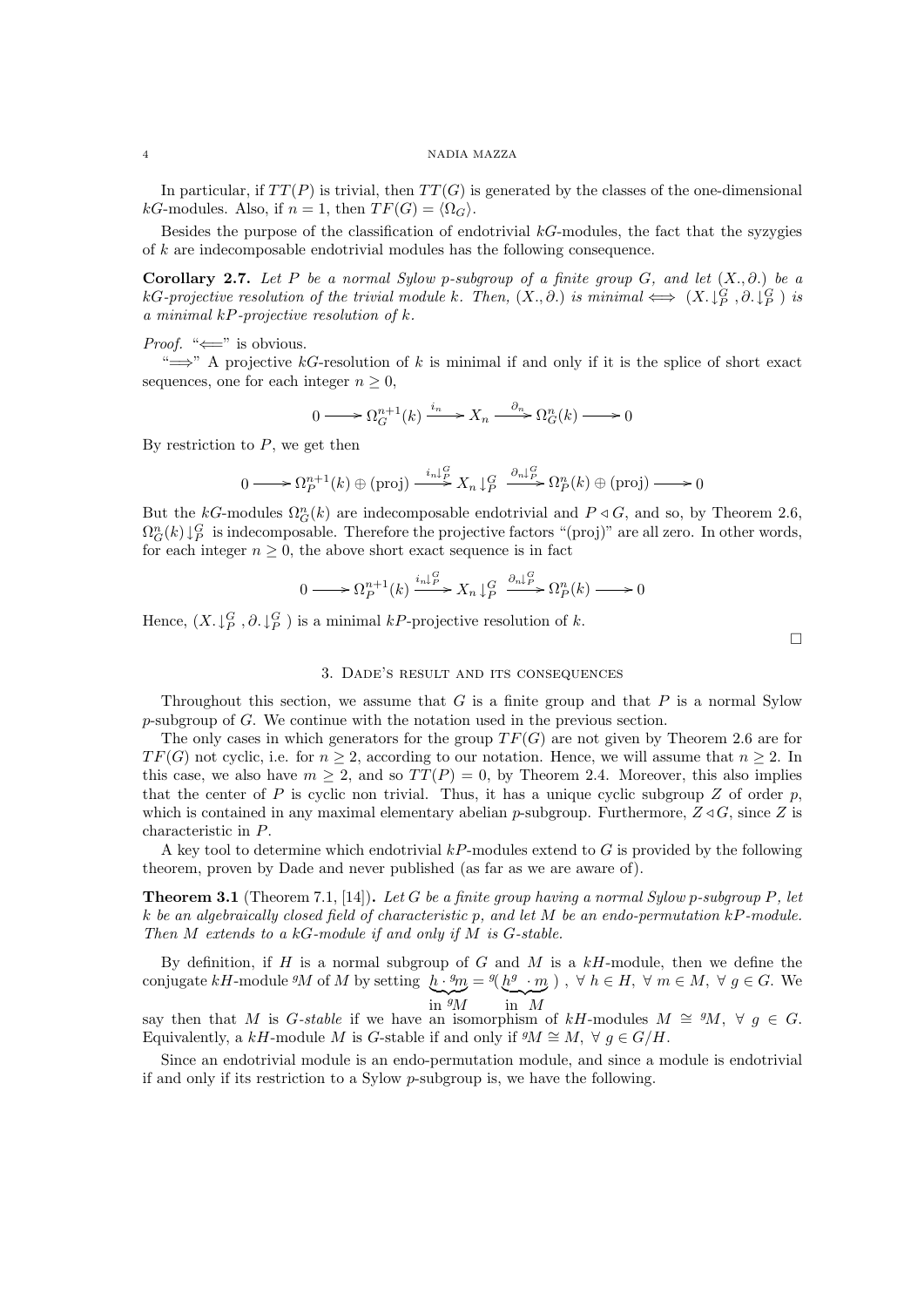**Corollary 3.2.** The map  $\text{Res}_P^G$  :  $T(G) \rightarrow T(P)$  induces an isomorphism of abelian groups  $TF(G) \cong TF(P)^{G/P}$ , where  $TF(P)^{G/P}$  is the subset of the  $G/P$ -fixed points. That is,  $TF(P)^{G/P}$ is the subgroup of  $TF(P)$  generated by the classes of the G-stable endotrivial kP-modules.

*Proof.* By Theorem 2.6, we have  $\ker(\text{Res}_P^G) = TT(G)$ , and the image of  $\text{Res}_P^G$  is necessarily a subgroup of  $T(P)^{G/P}$ . Hence,  $\text{Res}_P^G$  induces an injection  $TF(G) \to TF(P)^{G/P}$ . Now, by Theorem 3.1, an endotrivial  $kP$ -module M extends to a  $kG$ -module (necessarily endotrivial) if and only if M is G-stable. That is, the above map is also surjective.

 $\Box$ 

 $\Box$ 

At this stage, determining a set of generators for  $TF(G)$  comes down to a question of linear algebra. Indeed, if  $x \in T(P)$  then x is uniquely expressible as a Z-linear combination  $x = \sum_{i=1}^{m} x_i e_i$ where  $e_i = [N_i]$ , for the module  $N_i$  defined in Theorem 2.4, for  $1 \leq i \leq m-1$ , and  $e_m = \Omega_P$ .

**Lemma 3.3.** For all  $g \in G$ , and for all  $1 \leq i \leq m$ , we have  ${}^g e_i = e_{\sigma_g(i)}$ , for the permutation  $\sigma_g$ , acting on the set  $\{1,\ldots,m\}$ , defined by  ${}^gS_j =_P S_{\sigma_g(j)}, \forall 1 \leq j \leq m-1$  and  $\sigma_g(m) = m$ .

Here, the notation " $=p$ " means "is P-conjugate to".

*Proof.* Fix an index  $1 \leq i \leq m-1$ , and write  $S = S_i$  and  $N = N_i$ . Let  $g \in G$  and consider the map  $\varphi : \mathcal{R}[P/S] \longrightarrow k[P/\mathcal{S}],$  defined by  $\varphi(\mathcal{A}(uS)) = \mathcal{A} \mathcal{A} \mathcal{S}$  on a k-basis  $\{\mathcal{A}(uS) \mid uS \in P/S\}$ of the permutation kP-module  $\mathcal{R}[P/S]$ . Let us verify that  $\varphi$  is an isomorphism of kP-modules. It is immediate that  $\varphi$  is an isomorphism of k-vector spaces, and so we only need to check that  $\varphi$ commutes with the action of P:

 $v \cdot \varphi({}^g(uS)) = v \cdot {}^g u^g S = {}^g (v^g u)^g S = \varphi({}^g (v^g uS)) = \varphi(v \cdot {}^g (uS)) , \forall u \in P, \forall uS \in P/S, \forall g \in G.$ 

It follows that we have exact sequences forming the commutative diagram:

$$
0 \longrightarrow^{g} \Omega^1_{P/S}(k) \longrightarrow^{g} k[P/S] \xrightarrow{g_{\varepsilon}} g_k \longrightarrow 0
$$
  
\n
$$
\downarrow^{g} \downarrow^{g} \downarrow^{g} \qquad \qquad \downarrow^{g} \qquad \qquad \downarrow^{g}
$$
  
\n
$$
0 \longrightarrow \Omega^1_{P/SS}(k) \longrightarrow^{g} k[P/S] \xrightarrow{\varepsilon'} k \longrightarrow 0
$$

Since  $\varphi$  is an isomorphism, the left hand kP-modules  $\mathcal{D}_{P/S}^1(k)$  and  $\Omega_{P/S}^1(k)$  are isomorphic. Similarly, we have  ${}^g\Omega_P^1(k) \cong \Omega_P^1(k)$  and the result follows.

This lemma has an immediate consequence.

**Proposition 3.4.** 
$$
x = \sum_{i=1}^{m} x_i e_i \in T(P)^G \iff x_i = x_j
$$
 whenever  $S_i =_G S_j$ ,  $\forall 1 \le i \le m-1$ .

We will need a group theoretical result, complementary to Lemma 2.2 in [12]. For this, let us fix an index  $1 \leq i \leq n-1$  and write  $S = S_i$ ,  $E = E_i$  and  $N = N_i$ . Recall that our choice of the  $E_i$ 's forces  $E_i = F_j$  for some j.

**Lemma 3.5.** The stabilizer of the P-conjugacy class of S is the subgroup  $PN_G(E)$  of G.

*Proof.* By [12, Lemma 2.2], we know that  $C_P(S) = N_P(S) = S \times L$ , where L has normal p-rank 1 and L contains the unique central subgroup Z of P of order p. Moreover, the index of  $N_P(S)$  in  $N_P(E)$  is p. In particular, we deduce that  $E = S \times Z$ , and that  $N_P(E)/N_P(S)$  acts transitively (by conjugation) on the  $p$  non central subgroups of order  $p$  of  $E$ .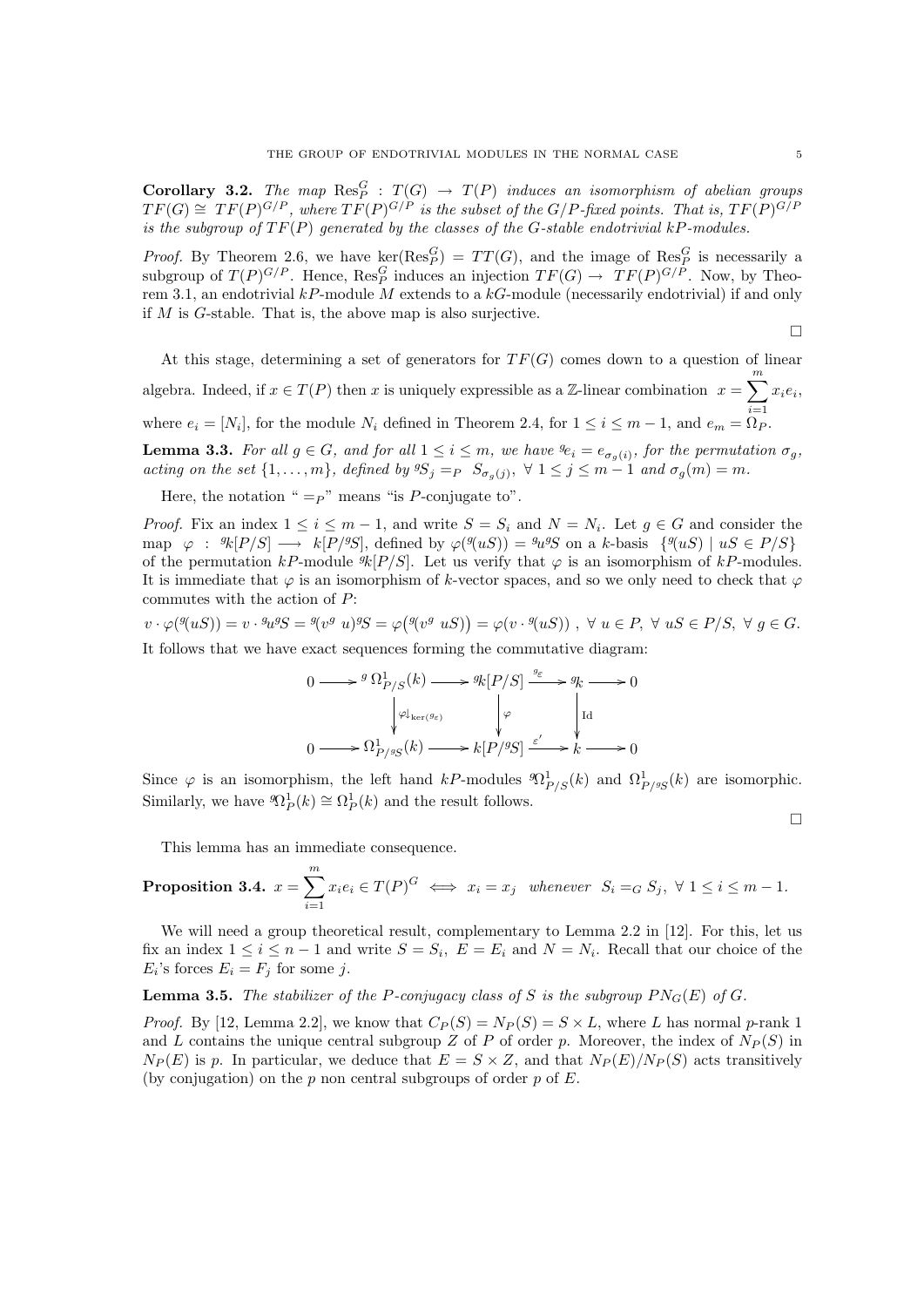Since  $Z \triangleleft G$ , we have  $N_G(S) \leq N_G(E)$ , and so  $PN_G(S) \leq PN_G(E)$ .

Conversely, for  $g \in N_G(E)$ , we have  ${}^gS \le {}^gE = E$ . Thus, there exists  $v \in P$  (actually, we can take  $v \in N_P(E) - N_P(S)$  such that  ${}^g \! S = {}^v \! S$ , and so,  $v^{-1} g \in N_G(S)$ . It follows then that  $g \in PN_G(S)$ , as was to be shown.

 $\Box$ 

Since  $PN_G(E)$  is the stabilizer of the P-conjugacy class of S, Theorem 3.1 implies that N extends to a  $k[PN_G(E)]$ -module N, which is necessarily endotrivial.

Let C be a set of representatives of the left cosets  $G/PN_G(E)$ . Then the correspondence  $c \mapsto N$ is a bijection from  $C$  to the  $G$ -conjugacy class of  $N$ .

**Definition 3.6.** Let  $H$  be a subgroup of  $G$  and let  $M$  be a  $kH$ -module. We define the tensor induced module  $\operatorname{Ten}^G_H M$  as follows (cf. [15, § 5.1]). It is the k-vector space

 $\otimes$  $s\in[G/H]$  $(s \otimes M)$ , where  $[G/H]$  is a set of representatives of the left cosets  $G/H$ 

endowed with the structure of kG-module given by

$$
g\cdot \otimes_s (s\otimes m_s)=\otimes_s(\tau_g(s)\otimes h_sm_s)=\otimes_s(s\otimes h_{\tau_g^{-1}(s)}m_{\tau_g^{-1}(s)})\;,
$$

where  $gs = \tau_q(s)h_s$ , with  $h_s \in H$  and a permutation  $\tau_q$  of  $[G/H]$ .

**Proposition 3.7.** The kG-module  $\text{Ten}_{PN_G(E)}^G \tilde{N}$  is endotrivial.

*Proof.* It is enough to check that  $\text{Res}_P^G \text{Ten}_{PN_G(E)}^G \tilde{N}$  is endotrivial. By the tensor version of Mackey formula (cf. [15, Prop. 5.2.1]), and since  $P \triangleleft G$ , we have isomorphisms of kP-modules

$$
\operatorname{Res}_{P}^{G} \operatorname{Ten}_{P N_{G}(E)}^{G} \tilde{N} \cong \bigotimes_{c \in C} \operatorname{Ten}_{P \cap {}^{c}(P N_{G}(E))}^{P} \operatorname{Res}_{P \cap {}^{c}(P N_{G}(E))}^{(r N_{G}(E))} {}^{c} \tilde{N} =
$$
  

$$
= \bigotimes_{c \in C} \operatorname{Res}_{P}^{\langle P N_{G}(E) \rangle} {}^{c} \tilde{N} \cong \bigotimes_{c \in C} {}^{c} \left( \operatorname{Res}_{P}^{\langle P N_{G}(E) \rangle} \tilde{N} \right) \cong \bigotimes_{c \in C} {}^{c} N
$$

which is a tensor product of endotrivial  $kP$ -modules and hence is endotrivial.

 $\Box$ 

For any elementary abelian p-group E of rank at least 2, we may identify the group  $T(E) = \langle \Omega_E \rangle$ with  $\mathbb{Z}$ , via  $n\Omega_E \mapsto n$ .

**Definition 3.8.** Let H be a finite group and let  $E_1, \ldots, E_l$  be representatives of the connected components of  $\mathcal{E}_{\geq 2}(H)$ . The product of all restriction maps  $\text{Res}_{E_i}^H$ :  $T(H) \longrightarrow T(E_i)$ , composed with the isomorphism  $T(E_i) \cong \mathbb{Z}$ ,  $1 \leq i \leq l$ , yields a well-defined homomorphism

 $res_{\mathcal{E}(H)} : T(H) \longrightarrow \prod_{i=1}^{l} T(E_i) \longrightarrow \mathbb{Z}^l$ 

For any endotrivial kH-module M, the element  $res_{\mathcal{E}(H)}([M]) \in \mathbb{Z}^l$  is called the type of M.

Throughout these notes,  $\delta_{i,j}$  denotes the Kronecker symbol.

**Proposition 3.9.** We have ker( $res_{\mathcal{E}(G)}$ ) =  $TT(G)$ . Moreover,

$$
\text{res}_{\mathcal{E}(G)}([\text{Ten}_{PN_G(E_j)}^G \tilde{N}_j]) = (\delta_{i,j} a_i)_{i=1}^n,
$$

where  $a_i$  is the integer defined in Theorem 2.4.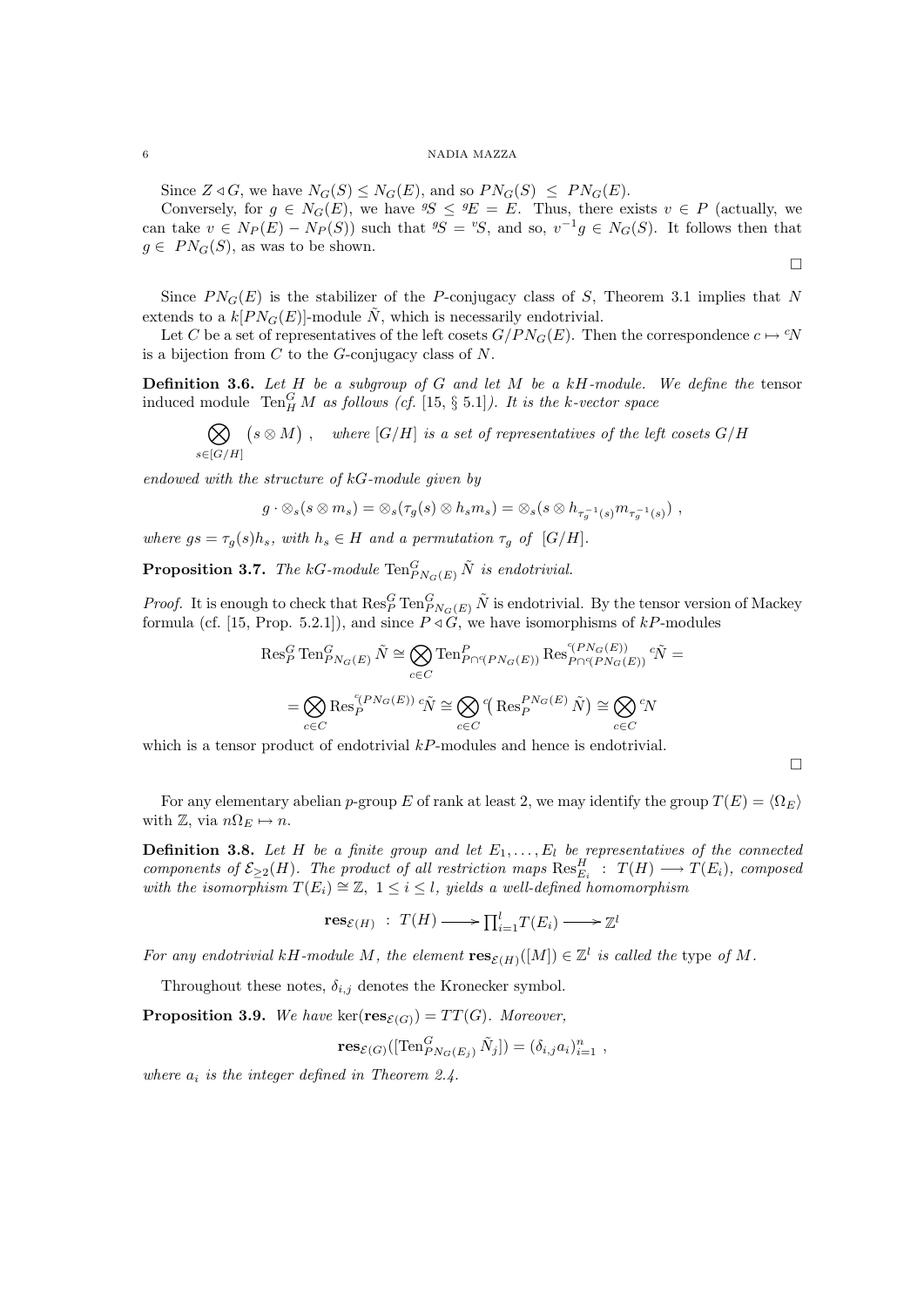Proof. The first statement has been proved in [9, Proposition 2.3], so we only need to show the second one.

By transitivity of the restriction and Proposition 3.7, we have

$$
\operatorname{Res}_{E_i}^G\operatorname{Ten}_{PN_G(E_j)}^G\tilde{N}_j\cong\bigotimes_{c\in C_j}\operatorname{Res}_{E_i}^P\ ^c\!N_j
$$

where  $C_j$  is a set of representatives of the left cosets  $G/PN_G(E_j)$ . We may assume that  $1 \in C_j$  for all j. Now, for any  $c \in C_i$ , the kP-module  $\gamma_i$  is endotrivial and defined in Theorem 2.4 as the "unique" indecomposable direct summand with vertex  $P$  of a r-fold tensor product of the module

$$
{}^c \! \left( \Omega_P^{-1}(k) \otimes \Omega^1_{P/S_j}(k) \right) \cong \Omega_P^{-1}(k) \otimes \Omega^1_{P/S_j}(k)
$$

where the integer  $r$  is either 1, 2 or 4. By "unique", we mean unique up to isomorphism.

Even though it is not an endotrivial module,  $\operatorname{Res}_{E_i}^P \Omega_{P/S_j}^1(k)$  has a "unique" indecomposable summand V with vertex  $E_i$ , and V is isomorphic to  $\Omega^1_{(P/\mathfrak{S}_j)\downarrow_{E_i}^P}(k)$ . By Mackey formula (for  $E_i$ -sets) we have that

$$
(P/S_j) \downarrow_{E_i}^P \cong \coprod_{x \in [E_i \setminus P/S_j]} E_i / (E_i \cap {^{x \circ}S_j})
$$

If  $i \neq j$  then  $E_j \neq_G E_i$  and no G-conjugate of  $S_j$  is contained in  $E_i$ , since  $E_i = S_i \times Z$  and  $Z \triangleleft G$ . It follows that

$$
(P/S_j) \downarrow_{E_i}^P \cong \coprod_{x \in [E_i \setminus P/\text{cs}_j]} E_i . \quad \text{Thus, } V \cong \Omega_{E_i}^1(k) \text{ if } i \neq j, \text{ by } [4, \text{ Lemma 3.2.7}],
$$

and therefore  ${}^c\!N_j$  is trivial.

Otherwise, we have  $i = j$ . If  ${}^{xc}S_i \lt E_i$ , for  $x \in P$ , then there is  $y \in N_P(E_i) - C_P(S_i)$  such that  ${}^{x}S_i = {}^{y}S_i$ , since  $N_P(E_i)/C_P(S_i)$  acts transitively on the p non central subgroups of order p of  $E_i$ . It follows that  $y^{-1}xc \in N_G(S_i)$ , and so  $c \in PN_G(S_i) = PN_G(E_i)$ . By the choice of representatives in  $C_i$ , this implies  $c = 1$ . Then, Theorem 2.4 shows that  $\operatorname{Res}_{E_i}^P N_i \cong \Omega_{E_i}^{a_i} \oplus (\text{proj}).$ 

Finally, if  $i = j$  and  $c \notin PN_G(E_i)$ , then the previous argument shows that  $^{x_c}S_i$  is not contained in  $E_i$ , for any  $x \in P$ . Therefore,  $\operatorname{Res}_{E_i}^P i X_i \cong k \oplus \text{(proj)}$ , as in the case  $i \neq j$ .

In conclusion, by tensoring all the pieces together, we deduce that

$$
\operatorname{Res}_{E_i}^G \operatorname{Ten}_{PN_G(E_j)}^G \tilde{N}_j \cong \bigotimes_{c \in C_j} \operatorname{Res}_{E_i}^P \, {}^c\!N_j \cong \left\{ \begin{array}{ll} \Omega_{E_i}^{a_i}(k) \oplus (\text{proj}) & \text{if } i = j \\ k \oplus (\text{proj}) & \text{if } i \neq j \end{array} \right.
$$

Theorem 3.10. Let G be a finite group having a normal Sylow p-subgroup P. Consider the same notation as above, and write the group  $T(G)$  of endotrivial kG-modules as a direct sum  $T(G) = TT(G) \oplus TF(G)$ , where  $TT(G)$  is the torsion subgroup and  $TF(G)$  is torsion-free. Then, we may choose the set

$$
\left\{\Omega_G, \ x_i = \left[\text{Ten}_{PN_G(E_i)}^G \tilde{N}_i\right] \mid 1 \le i \le n-1\right\} \quad \text{as a basis for the free } \mathbb{Z}\text{-module } TF(G).
$$

Moreover, we have  $res_{\mathcal{E}(G)}(\Omega_G) = (1)_{i=1}^n$ , and  $res_{\mathcal{E}(G)}(x_j) = (\delta_{i,j}a_i)_{i=1}^n$ .

*Proof.* The kG-modules  $\text{Ten}_{PN_G(E_i)}^G \tilde{N}_i$  are endotrivial and their classes are linearly independent, by Theorem 2.4 and the proof of Proposition 3.7. Hence they generate a torsion-free submodule of  $T(G)$  of rank equal to the rank of  $TF(G)$ .

Moreover, the proof of Proposition 3.7 shows that in  $T(P)$  we have

$$
\operatorname{Res}_{P}^{G}[\operatorname{Ten}_{PN_G(E_i)}^{G} \tilde{N}_i] = \sum_{c \in C_i} [{}^{c}N_i]
$$

 $\Box$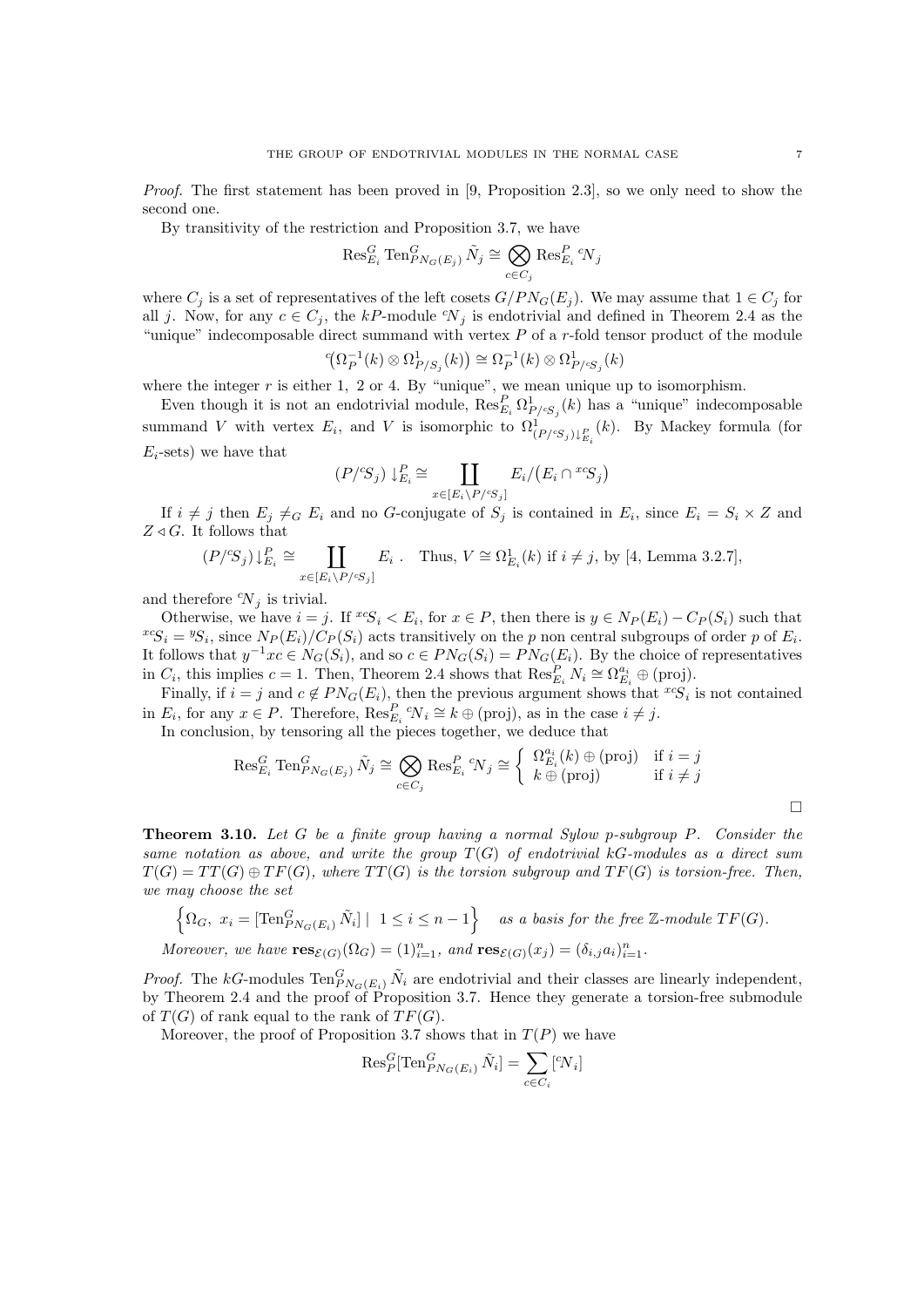where  $C_i$  denotes a set of the representatives of the left cosets  $G/PN_G(E_i)$ . Since  $\{N_i \mid c \in C_i\}$  is a sequence without repetition that contains all the  $G$ -conjugates of  $N_i$ , it also makes the element  $\sum [\,^c N_i]$  of  $T(P)$  satisfy the minimal necessary condition for being G-stable, by Proposition 3.4.  $c \in C_i$ 

This proves the first statement. The second claim has been proved in Proposition 3.9.

 $\Box$ 

## 4. Alternative constructions

Throughout this section, we let G be a finite group having a normal Sylow  $p$ -subgroup P. We assume  $n \geq 2$ , and we choose the representatives  $E_1, \ldots, E_n$  and  $F_1, \ldots, F_m$  of the connected components of  $\mathcal{E}_{\geq 2}(G)$  and  $\mathcal{E}_{\geq 2}(P)$ , respectively, such that  $E_i = F_i$ ,  $\forall 1 \leq i \leq n-1$  and  $E_n = F_m$ , as before. Write also  $Z = \langle z \rangle$  for the unique central subgroup of P of order p. Finally, let  $a_i$  be the integer defined in Theorem 2.4.

The purpose of this section is to review the two constructions of endotrivial modules providing free sets of generators for  $TF(G)$ , as given in [9]. Then, we compare the modules obtained for each construction. We assume that the reader is familiar with the notions of cohomology of finite groups and (cohomological) varieties of modules given in [7] or [15]. The notation we use in this section is as follows. For an inclusion of finite groups  $H \to K$ , we denote the induced restriction map in cohomology  $H^*(K, k) \to H^*(H, k)$  either  $\text{Res}^K_H$  or  $\downarrow^K_H$  indifferently. Meanwhile, we denote by  $\text{res}_{K,H}^* : V_H(k) \to V_K(k)$  the induced map on the varieties.

Let us now recall the presentation of  $TF(G)$  given in [9].

**Theorem 4.1** ([9, Theorem 3.4]). For each  $1 \leq i \leq n-1$  there exists an endotrivial kG-module  $U_i$  such that

$$
U_i \downarrow_{E_i}^G \cong \Omega_{E_i}^{a_i} \oplus (proj) \quad and \quad U_i \downarrow_{E_j}^G \cong k \oplus (proj) , \ \forall \ j \neq i ,
$$

where the  $a_i$ 's are the integers defined in Theorem 2.4.

The classes  $\Omega_G$ ,  $[U_i]$ ,  $1 \leq i \leq n-1$  form a free set of generators for  $TF(G)$ .

The structure of the modules  $U_i$  is described in the proof, which uses the construction originating from [11] and quoted by the authors as the "deconstruction method". Briefly, it consists in analysing the variety  $V = V_{G/Z}(\overline{\Omega_G^{a_i}(k)})$ , where  $\overline{\Omega_G^{a_i}(k)}$  is the kG/Z-module that is the quotient of  $\Omega_G^{a_i}(k)$  by the submodule  $(z-1)^{p-1}\Omega_G^{a_i}(k)$ . The arguments of [8, Theorem 7.2] show that for each index j, the variety V decomposes as a union of varieties  $V_j \cup V'_j$  such that

$$
V_j \cap V'_j = \{0\} , V_j = \text{res}_{G/Z, E_j/Z}^*(V_{E_j/Z}(k)) \text{ and } \text{res}_{G/Z, E_l/Z}^*(V_{E_l/Z}(k)) \subseteq V'_j , \forall l \neq j
$$

Then, by [8, Corollary 4.3], there exists an endotrivial module of the desired type, whose construction appeals to previous results (and ultimately from a theorem of [2], applied to the Lyndon-Hochschild-Serre spectral sequence of the group extension  $1 \to Z \to G \to G/Z \to 1$ ). Indeed, it turns out that each  $V_j$  is the variety of the kG/Z-module that is the quotient  $U_j/(z-1)^{p-1}U_j$  of an indecomposable endotrivial  $kG$ -module  $U_j$ .

We now turn to the third construction. Note that it does not require  $P \triangleleft G$ , and that, instead, it necessites an additional assumption on the cohomology group  $H^*(G, k)$ .

**Proposition 4.2** ([8, Corollary 4.6]). Suppose that Z is a subgroup of order p in the center of a Sylow p-subgroup P of G. Suppose that for  $d > 0$  the group  $H^{2d}(G, k)$  has an element  $\zeta$  such that  $\text{Res}_{Z}^{G}(\zeta) \neq 0$ . Then G has an endotrivial module of type  $(2d\delta_{i,j})_{i=1}^{n}$  for each  $1 \leq j \leq n$ .

Let us recall how these endotrivial modules are obtained, starting from a generalization of the definition of Carlson's  $L_{\zeta}$ 's modules (cf. [7, § 6]).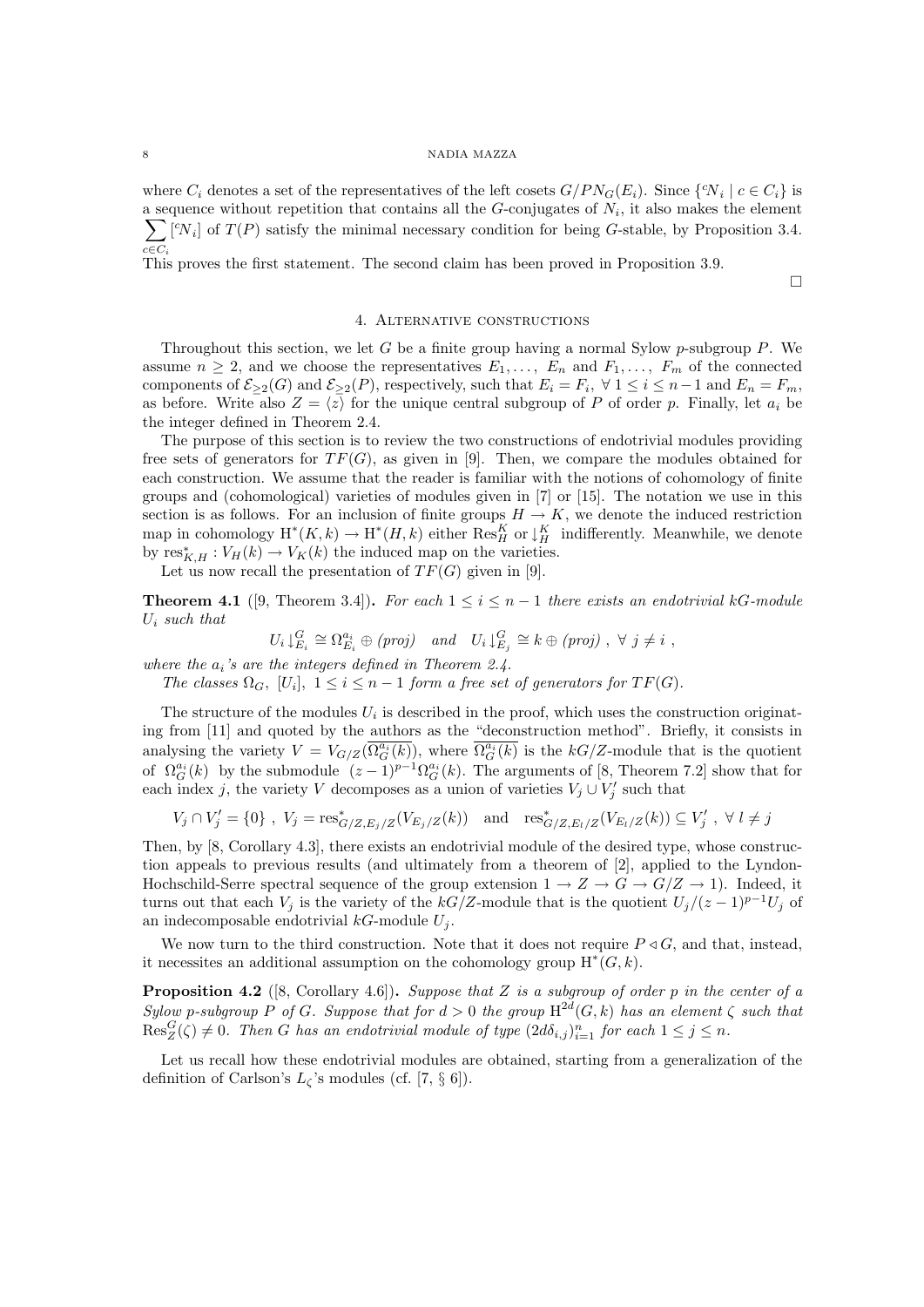**Definition 4.3.** Let  $\zeta \in H^s(G, S)$  be non zero, where S is a 1-dimensional kG-module and  $s \geq 1$ . Let  $\tilde{\zeta} \in \text{Hom}_G(\Omega_G^s(k), S)$  represent  $\zeta$ . We define the kG-module  $L_{\zeta,S} = \text{ker } \tilde{\zeta}$ .

Among many properties of these modules, all that we need to know for our concern is that the modules  $L_{\zeta,S}$  are defined up to isomorphism by the class  $\zeta \in H^s(G, S)$ . In particular, for  $s = 2d$ , as in Proposition 4.2, we have a short exact sequence of  $kG$ -modules

$$
0 \longrightarrow L_{\zeta,S} \longrightarrow \Omega_G^{2d}(k) \stackrel{\tilde{\zeta}}{\longrightarrow} S \longrightarrow 0
$$

which does not depend on the choice of  $\tilde{\zeta}$ , and which does not involve any projective summand. Since  $\Omega_Z^{2d}(k) = k$ , we have that  $\Omega_G^{2d}(k) \downarrow_Z^G \cong k \oplus \text{(proj)}$ . Thus, the assumption that  $\zeta \downarrow_Z^G \neq 0$  implies that  $L_{\zeta,S}\downarrow_Z^G$  is projective. By Quillen Dimension Theorem (cf. [15, Corollary 8.3.3]), it follows that the variety  $V_G(L_{\zeta,S})$  of  $L_{\zeta,S}$  is disconnected, since the number n of connected components of  $\mathcal{E}_{\geq 2}(G)$  is at least 2. More precisely,  $V_G(L_{\zeta,S})$  is a union of n subspaces  $V_1, \ldots, V_n$ , each  $V_i$  being the variety of a kG-submodule  $L_i$  of  $L_{\zeta,S}$ , such that  $L_{\zeta,S}$  decomposes as direct sum  $L_1 \oplus \cdots \oplus L_n$ . Note that  $V_i$  is a line for each  $1 \leq i \leq n-1$ . The similar reasoning applies to the group F instead of G, and since  $\Omega_G(k) \downarrow_P^G \cong \Omega_P(k)$ , we conclude that  $L_{\zeta,S} \downarrow_P^G \cong L_{\zeta\downarrow_E^G}$  splits as a direct sum  $X_1 \oplus \cdots \oplus X_m$ , where  $m \geq 2$  is the number of connected components of  $\mathcal{E}_{\geq 2}(P)$ . Moreover, if  $V_P(L_{\zeta,S}\downarrow_P^G) = W_1\cup\cdots\cup W_m$ , with  $W_i = V_P(X_i)$ , then G acts by permutation on the  $W_i$ 's and hence on the  $X_i$ 's. It follows that  $L_i \downarrow_P^G \cong \bigoplus_{g \in [G/G_i]} g \cdot X_i$ , for the stabilizer  $G_i = PN_G(F_i)$  of the P-conjugacy class of  $F_i$ , as in the previous section.

For each index  $1 \leq i \leq n$ , set  $L'_i = \bigoplus_{j \in J_i} L_j$ , where  $J_i = \{j \mid 1 \leq j \leq n, i \neq j\}$ .

**Proposition 4.4.** Each  $L_i$  gives rise to an indecomposable endotrivial kG-module  $M_i$ , of type  $(2d\delta_{i,j})_{j=1}^n$ , built as the push-out in the following commutative diagram.



Proof. The proof is a paraphrase of an argument used in the demonstration of [9, Theorem 3.1], and goes as follows.

Let  $1 \leq i, j \leq n$ . We need to show that

$$
M_i \downarrow_{E_j}^G \cong \left\{ \begin{array}{ll} \Omega_{E_j}^{2d}(k) \oplus (\text{proj}) & \text{if } i = j \\ k \oplus (\text{proj}) & \text{otherwise} \end{array} \right.
$$

We have  $L_i \downarrow_P^G = \bigoplus_{g \in [G/G_i]} g \cdot X_i$ , with  $X_i \downarrow_{E_j}^P$  projective (and hence injective) if and only if  $j \neq i$ , i.e.  $E_j \neq F_i$ , by our choice of the representatives of the connected components of  $\mathcal{E}_{\geq 2}(P)$  and  $\mathcal{E}_{\geq 2}(G)$ . This implies that exactly one of the restrictions to  $E_j$  of the exact sequences consisting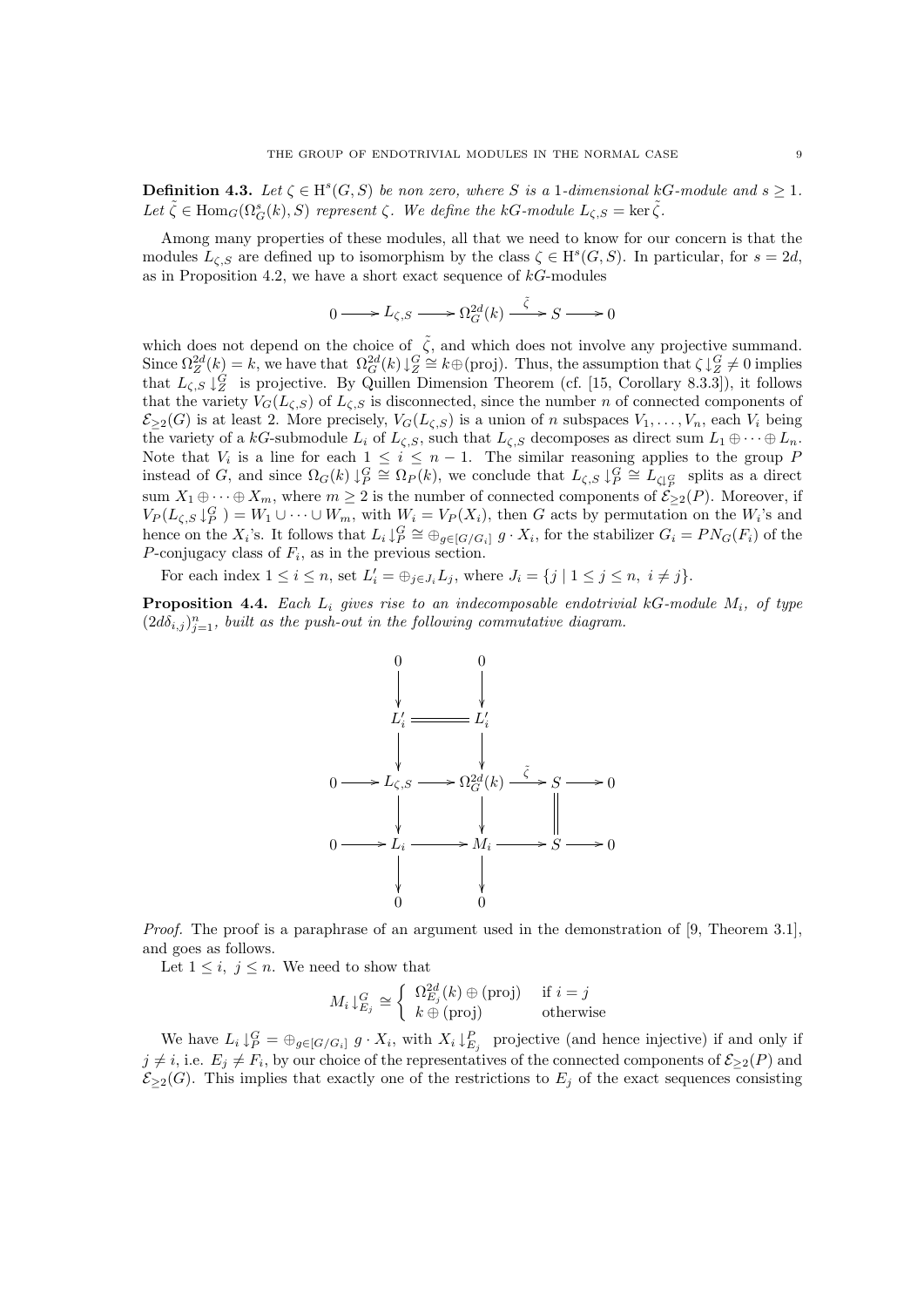in the second column or the bottom row is split, depending on whether  $X_j$  is a summand in  $L_i \downarrow_P^G$ or not. Namely, the restriction to  $E_j$  of the second column splits if and only if  $X_j \mid L_i \downarrow_P^G$ , that is, if and only if  $X_j = g \cdot X_i$ , for some  $g \in G$ . This happens if and only if  $i = j$ , and in this case we have

$$
M_j \downarrow_{E_j}^G \oplus (\text{proj}) \cong \Omega_P^{2d}(k) \downarrow_{E_j}^P \cong \Omega_{E_j}^{2d}(k) \oplus (\text{proj}).
$$

Hence  $M_j \downarrow_{E_j}^G \cong \Omega_{E_j}^{2d}(k) \oplus \text{(proj)}$ .

Otherwise,  $i \neq j$  and the restriction to  $E_j$  of the bottom row splits, since the left term is injective. In this case, we have  $M_i \downarrow_{E_j}^G \cong k \oplus$  (proj).

Thus  $M_i \downarrow_{E_j}^G$  is endotrivial for all  $1 \leq i, j \leq n$ , and the type of  $M_i$  is  $(2d\delta_{i,j})_{i=1}^n$ , as asserted.  $\Box$ 

We discuss the possible additional assumptions needed for this construction to be carried out. That is, we want to give a sufficient and necessary condition on the cohomology group  $H^{2d}(P, k)$ , that would detect when there exists a one-dimensional kG-module S such that  $H^{2d}(G, S)$  contains an element that restrict non trivially to Z.

Let H be a normal subgroup of G. Then  $\text{Hom}_H(M\downarrow^G_H,k)$  is a  $kG\text{-module}$ , for any  $kG\text{-module}$ . and since the restriction map commutes with the differentials in complexes of  $kG$ - and  $kH$ -modules, it induces a map of  $kG$ -modules  $\text{Res}_{H}^{G}$ :  $H^{s}(G, k) \longrightarrow H^{s}(H, k)$  in cohomology (cf. [15, § 4.1]). In fact, H acts trivially on  $\text{Hom}_H(M\downarrow^G_H, k)$ , and so, we can consider  $\text{Res}^G_H$  as a map of  $kG/H$ -modules. Similarly, for G, P, Z and 2d as in Proposition 4.2, the map  $\text{Res}_{Z}^{P}$ :  $\text{H}^{2d}(P,k) \longrightarrow \text{H}^{2d}(Z,k)$  is a map of  $kG/P$ -modules. Since p does not divide the order of  $G/P$ , the map  $\text{Res}_Z^P$  splits. Now, the fact that  $H^{2d}(Z, k)$  is one dimensional implies that, if  $\text{Res}_{Z}^{P}$  is non zero, then any non zero element  $\beta \in H^{2d}(Z, k)$  lifts to an element  $\zeta \in H^{2d}(P, k)$  that restricts non trivially to Z and such that  $(g \cdot \zeta) \downarrow_Z^P = g \cdot \zeta \downarrow_Z^P = \mu_g \beta$ , for some  $|G : P|$ -root of unity  $\mu_g \in k$ , for any  $g \in G$ .

On the other hand, we also have that the action of  $G$  on the 1-dimensional k-vector space  $H^{s}(Z, k)$ , for any integer  $s \geq 0$ , defines a representation  $\rho : G \to \text{Aut}(H^{s}(Z, k))$  of G. Set H for the kernel of  $\rho$ , that is,  $H = \{ g \in G \mid g \cdot \zeta = \zeta, \forall \zeta \in H^s(Z, k) \}$  is the stabilizer of  $H^s(Z, k)$  in G. In particular,  $H$  is a normal subgroup of  $G$  containing  $P$ , and the quotient group  $G/H$  is cyclic of order prime to p, since it is isomorphic to a finite subgroup of the group of units in  $k$ . Hence,  $H<sup>s</sup>(Z, k)$  is a  $kG/H$ -module.

**Lemma 4.5.** Let  $s \geq 0$  be an integer and assume there exists  $\zeta \in H^s(P, k)$ , such that  $\zeta \downarrow_Z^P \neq 0$ . Then  $\text{Tr}^H_P \zeta \in H^s(H, k)$  and we have  $(\text{Tr}^H_P \zeta) \downarrow_Z^H \neq 0$ , where  $\text{Tr}^H_P$  denotes the transfer in cohomology  $(cf. [15, § 4.2]).$ 

*Proof.* Let  $\zeta \in H^s(P, k)$ , for some  $s \geq 0$ , and assume that  $\zeta \downarrow_Z^P \neq 0$ . By definition of H, we have

$$
\operatorname{Res}^H_Z \operatorname{Tr}^H_P \zeta = \sum_{g \in [H/P]} g \cdot \zeta \downarrow_Z^P = |H : P| \cdot \zeta \downarrow_Z^P.
$$

Since  $|H : P|$  is invertible in k, we have that  $\text{Res}_{Z}^{H} \text{Tr}_{P}^{H} \zeta \neq 0$  if  $\zeta \downarrow_{Z}^{P} \neq 0$ .

This observation leads us to a sufficient and necessary condition for determining when the last construction of endotrivial modules can be applied, provided that it applies for  $T(P)$ .

**Proposition 4.6.** There exist a 1-dimensional kG-module S and  $\eta \in H^s(G, S)$  such that  $\eta \downarrow^G_Z \neq 0$ if and only if there exists  $\zeta \in H^s(P, k)$  such that  $\zeta \downarrow_Z^P \neq 0$ .

In particular, for  $s = 2d$ , there exists then an indecomposable endotrivial module of type  $(2d\delta_{i,j})_{i=1}^n$ , for each index  $1 \leq j \leq n$ .

 $\Box$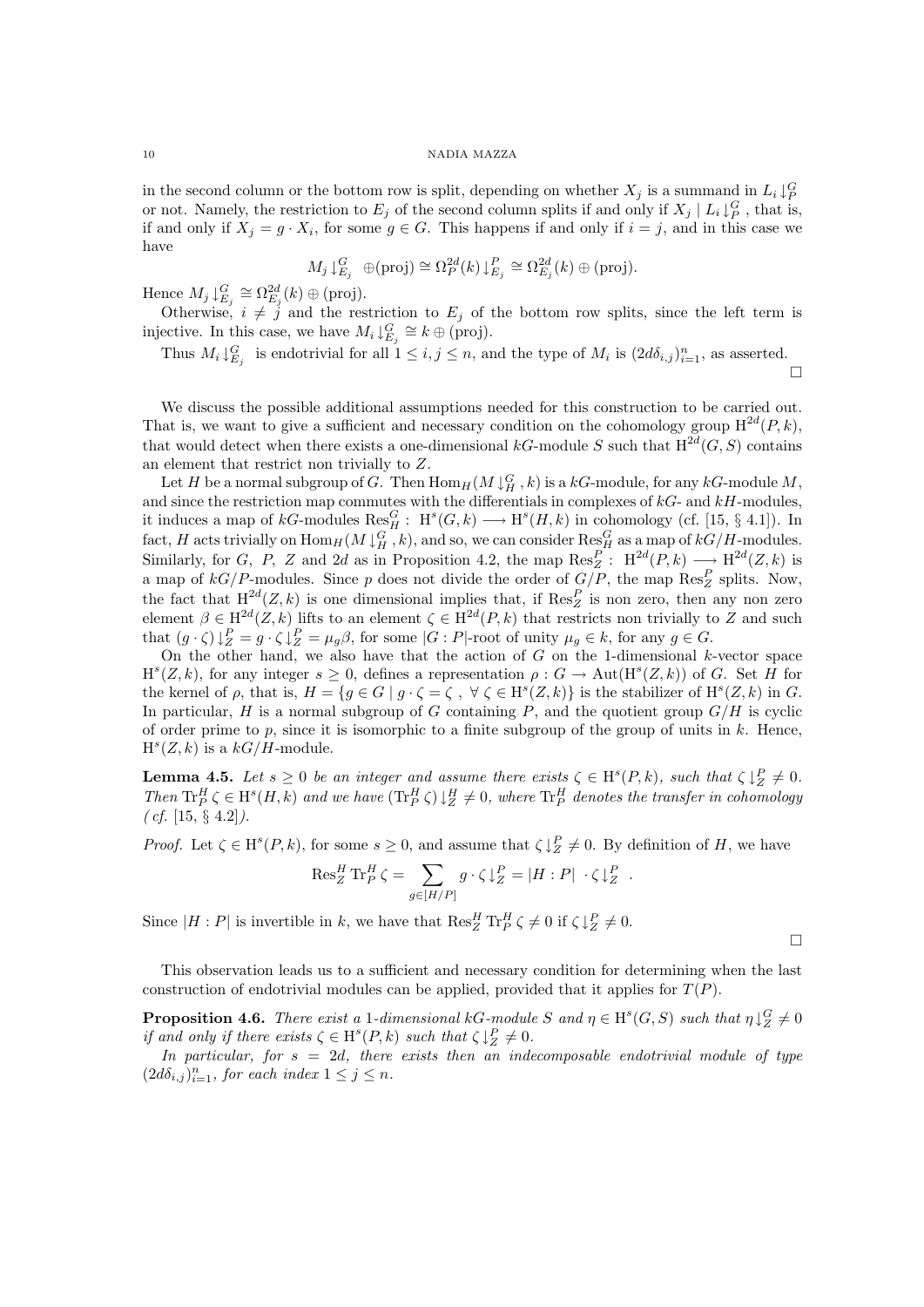*Proof.* The " $if$ " part is clear.

Assume there exists  $\zeta \in H^s(P,k)$  such that  $\zeta \downarrow_Z^P \neq 0$ , and let H be the stabilizer of  $H^s(Z,k)$ in G, as above. By Lemma 4.5, we have that  $\operatorname{Tr}^H_P \zeta \in H^s(H,k)$  and that  $(\operatorname{Tr}^H_P \zeta) \downarrow^H_Z \neq 0$ . By the Eckmann-Shapiro Lemma (cf. [15, Proposition 4.1.3]), we have  $H^s(H, k) \cong H^s(G, k\uparrow^G_H)$ . Thus, the image of Tr<sup>H</sup><sub>P</sub> $\zeta$  under this isomorphism is an element of  $H^s(G, k\uparrow^G_H)$  that restricts non trivially to the subgroup Z. Now,  $k \uparrow^G_H$  is a direct sum of 1-dimensional kG-modules, since  $G/H$  is a cyclic group of order prime to  $p$ , as noted above, and since  $k$  is algebraically closed. Therefore, there is a 1-dimensional direct summand S of  $k \uparrow^G_H$  and  $\eta \in H^s(G, S)$  such that  $\eta \downarrow^G_Z \neq 0$ , as was to be shown.

The last assertion is then the application of Proposition 4.2.

 $\Box$ 

We end this section with the comparison of the modules obtained in each construction, and, for convenience, we use the same notation. First, observe that a module  $\text{Ten}_{G_i}^G \tilde{N}_i$  of Section 3 is not indecomposable and it has a large dimension, in general. Moreover the corresponding  $kP$ -module  $N_i$  is the cap of a (larger, in general) endo-permutation module. That is,  $N_i$  is the unique direct summand with vertex  $P$  of a capped endo-permutation  $kP$ -module. Consequently, if one wishes to compute  $T(G)$  with a computer support, the generators for  $TF(G)$  provided by the  $\text{Ten}_{G_i}^G \tilde{N}_i$  are likely to involve time-consuming algorithms. Instead, the modules of Section 4 are indecomposable and their construction is likely to be more handy by an algebra software.

In order to compare the three presentations of  $TF(G)$ , we use the injectivity of the restriction map  $res_{\mathcal{E}(G)}: TF(G) \to \prod_{i=1}^{n} T(E_i)$ . Then, it is the simple matter of comparing the computations in Theorems 3.10, 4.1, and Proposition 4.2.

**Remark 4.7.** In stmod(kG), we have isomorphisms  $\text{Ten}_{G_i}^G \tilde{N}_i \cong U_i^* \cong M_i^*$ ,  $\forall$   $1 \leq i \leq n$ . In particular, since  $U_i$  and  $\dot{M}_i$  are indecomposable, we have  $U_i \cong M_i$  in  $\text{mod}(k)$ , for all  $1 \leq i \leq n$ .

It is remarkable, and remains yet unexplained, that the modules  $U_i$  and  $M_i$  are isomorphic, since their construction is apparently different. Moreover, the modules  $M_i$  cannot be built in general, whereas the modules  $U_i$  always exist.

## 5. Odd extraspecial example

Let p be an odd prime and let P be a Sylow p-subgroup of  $PSL<sub>3</sub>(p)$ . That is, P is an extraspecial p-group of order  $p^3$  and exponent p. Let G be its normalizer in  $PSL_3(p)$ .

There are  $p+1$  conjugacy classes in P of maximal elementary abelian p-subgroups of rank 2, each consisting of a single maximal normal subgroup of P. Let us call these subgroups  $F_1, \ldots, F_{p+1}$ . Choose also non central subgroups  $S_i \leq F_i$ ,  $1 \leq i \leq (p+1)$  of order p.

By Theorem 2.4, the group  $T(P)$  of endotrivial modules is free abelian of rank  $p+1$  and admits a presentation  $T(P) = \langle \Omega_P, [N_i], 1 \le i \le p \rangle$ , where  $[N_i]$  denotes the class of the indecomposable endotrivial summand of the  $kP$ -module  $(\Omega_P^{-1}(k) \otimes \Omega_{P/S_i}^1(k))^{\otimes 2}$ , for each index *i*. The elements [ $N_i$ ], for  $1 \le i \le p+1$ , verify a non trivial relation in  $T(P)$  (cf. also [5, § 11])

$$
\sum_{i=1}^{p+1} [N_i] = 2p \Omega_P , \text{ since both have the same type, namely } (2p, \dots, 2p) \in \mathbb{Z}^{p+1}.
$$

Let us also point out that, for each index *i*, the module  $(\Omega_P^{-1}(k) \otimes \Omega_{P/S_i}^1(k))^{\otimes 2}$  is not endotrivial (and hence it is decomposable). Indeed, it has dimension  $(p^3-1)^2(p^2-1)^2$ , which is not congruent to  $\pm 1$ (mod  $p^3$ ),  $\forall p > 2$ .

Let us now consider  $T(G)$ . By Theorem 2.6, the torsion subgroup  $TT(G)$  is generated by the one-dimensional  $kG$ -modules, since  $TT(P)$  is trivial. That is,  $TT(G)$  is isomorphic to the character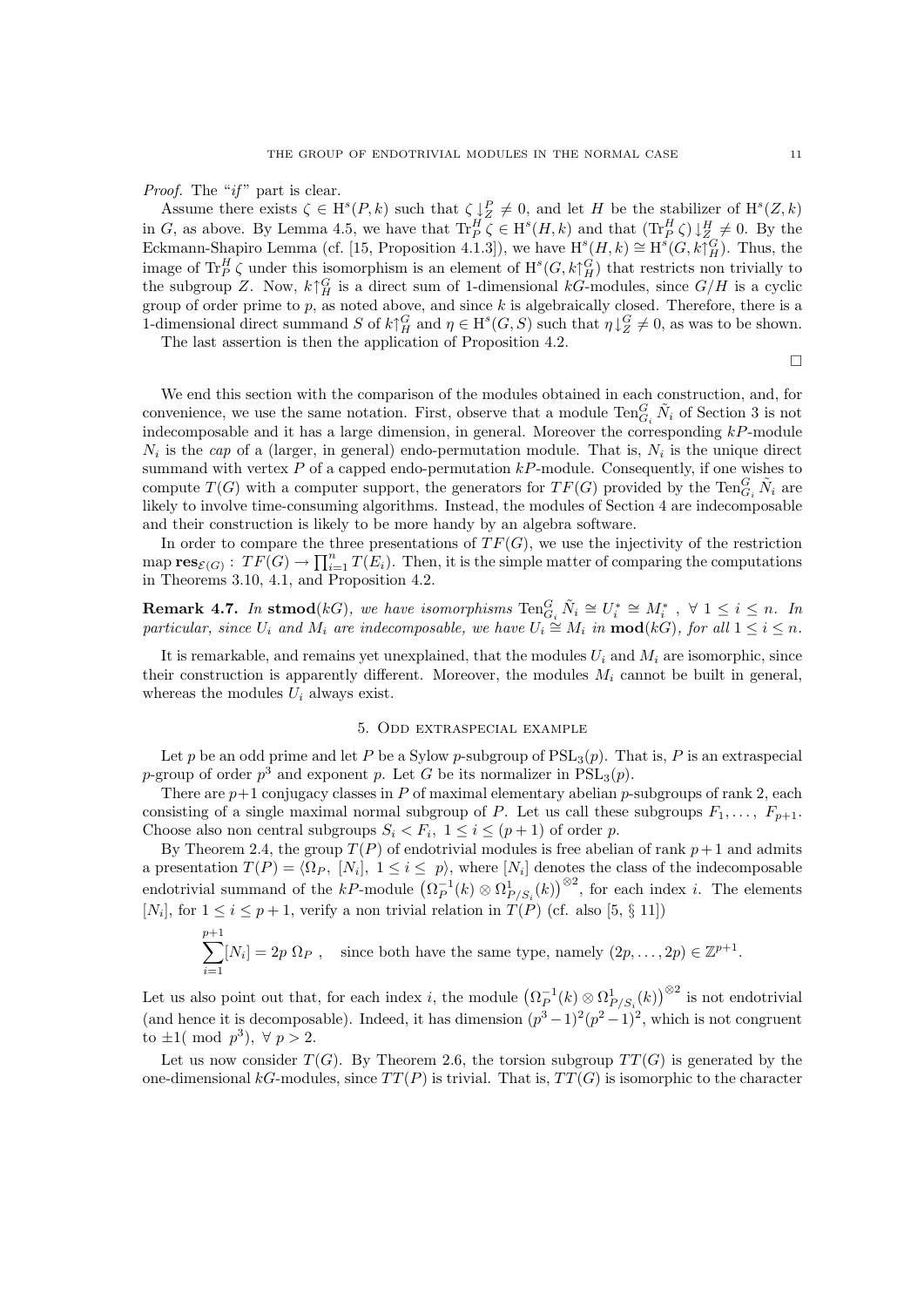group of the abelian p'-group  $G/P \cong C_{p-1} \times C_{p-1}$ . On the other hand, for  $TF(G)$ , we note that there are exactly two elementary abelian p-subgroups which are normal in  $G$ , and the  $p-1$  others form a unique G-conjugacy class. Say  $F_1$ ,  $F_2 \triangleleft G$ , and  $F_3 =_G \cdots =_G F_{p+1}$ . Then, we may choose  $E_i = F_i$ ,  $1 \le i \le 3$ , and so we get  $G_1 = G_2 = G$  and  $G_3$  has index  $p-1$  in G, where  $G_i = PN_G(E_i) = N_G(E_i)$  for  $1 \leq i \leq 3$ . Indeed, by the Class Formula, the cardinality of the G-orbit of  $E_3$  is  $p-1$ , which is hence the index in G of the stabilizer  $PN_G(E_3)$  of the G-conjugacy class of  $E_3$ .

From Proposition 3.4 and Lemma 3.5, we get  $T(P)^{G/P} = \langle \Omega_P, [N_1], [N_2] \rangle \cong \mathbb{Z}^3$ . Note also that  $\sum_{n=1}^{p+1}$  $[N_i] = -[N_1] - [N_2] \in T(P)^{G/P}.$ 

 $i=3$ Theorem 3.1 implies that the modules  $N_1$  and  $N_2$  extend to G, into indecomposable endotrivial modules  $\tilde{N}_1$  and  $\tilde{N}_2$ , respectively. Therefore,  $TF(G) = \langle \Omega_P, [\tilde{N}_1], [\tilde{N}_2] \rangle$ , by Theorem 3.10.

By Proposition 3.7, the module  $N_3$  extends to an indecomposable endotrivial  $kG_3$ -module  $\tilde{N}_3$ , yielding then an endotrivial  $kG$ -module  $\text{Ten}_{G_3}^G \tilde{N}_3$ . Moreover,  $[\text{Ten}_{G_3}^G \tilde{N}_3] + [\tilde{N}_1] + [\tilde{N}_2] \in TT(G)$ .

Lastly, we remark that in the presentation of  $TF(G)$  above, the underlying modules are indecomposable, which is not the case in general. But it need to be pointed out that the modules  $N_i$ are proper direct summands of (endo-permutation) modules of dimension  $(p^3 - 1)^2(p^2 - 1)^2$ , and that at this point we do not know what  $Dim(N_i)$  is. The second half of this section will give us the answer.

We turn now to the presentation of  $T(P)$  and  $TF(G)$  described in Section 4, and for convenience, we adopt the same notation. In particular, since p is odd, we have  $a_i = 2p$ , for the integer  $a_i$  of Theorem 2.4. Hence, we can apply Proposition 4.2 to find generators for  $T(P)$ . Indeed, by [3, Theorem 10.1] (or [16, Theorems 6 and 7]), there exists  $\zeta \in H^{2p}(P,k)$  such that  $\zeta \downarrow_Z^P \neq 0$ . In fact,  $\zeta \in H^{2p}(P, \mathbb{F}_p)$  and  $\zeta$  is obtained as the norm from any  $F \in \mathcal{E}_{\geq 2}(P)$  to P of the inflation of a non zero element  $\eta \in H^2(Z, \mathbb{F}_p)$ , and where Z is identified with a quotient of F.

Let  $\tilde{\zeta}$ :  $\Omega_P^{2p}(k) \to k$  represent  $\zeta$  and set  $L_{\zeta} = \ker \tilde{\zeta}$ . Then  $L_{\zeta}$  is the direct sum  $L_1 \oplus \cdots \oplus L_{p+1}$ of indecomposable  $kP$ -modules. Moreover, all the modules  $L_i$  have same dimension, since the automorphism group Aut(P) of P permutes transitively the subgroups  $F_1, \ldots, F_{p+1}$  and hence Aut(P) also acts by permuting transitively the  $L_i$ 's.

Now, the endotrivial modules  $M_i$ , for  $1 \leq i \leq p+1$ , are obtained as the push-out

$$
L_{\zeta} \longrightarrow \Omega_{P}^{2p}(k)
$$
  
\n
$$
\downarrow \qquad \qquad \downarrow
$$
  
\n
$$
L_{i} --- \rightarrow M_{i}.
$$

In addition, by [11, Corollary 4.4], we have  $Dim(\Omega_P^{2p}(k)) = p^3(p+1) + 1$ . Therefore, we get  $Dim(L_i) = p^3$ , and so  $Dim(M_i) = p^3 + 1$ . Note that this is the minimal possible dimension that we could expect for  $M_i$ . Indeed, it has to be greater than 1 and congruent to 1 (mod |P|).

Last but not least, we handle  $TF(G)$ . Note that since  $H^{2p}(P, k)$  contains an element that restricts non trivially to Z, we can apply any of the two constructions presented in Section 4. We choose the "deconstruction method" (cf. Theorem 4.1).

We consider the  $kG/Z$ -module

$$
U = \Omega_G^{2p}(k)/(z-1)^{p-1} \Omega_G^{2p}(k) .
$$

Note that the action of  $(z-1)^{p-1} = \sum_{i=0}^{p-1} z^i$  on a kZ-module M annihilates any non-free summand of  $M$ , and sends a free module onto its socle. By a dimension argument (cf. [11, Corollary 4.4]),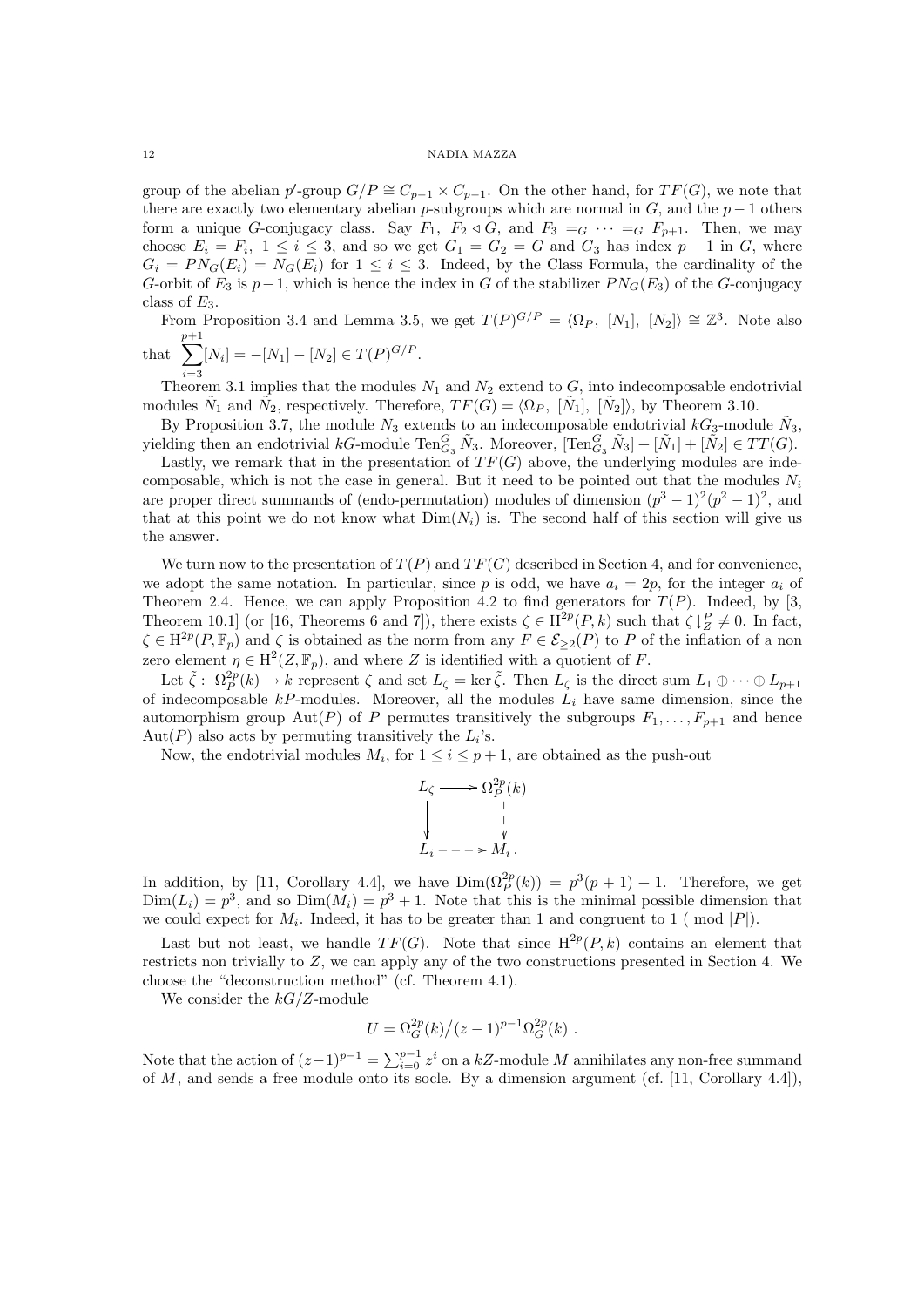we deduce that  $\Omega_G^{2p}(k) \downarrow_Q^G \cong k \oplus (kZ)^{p^2(p+1)}$ , and so  $(z-1)^{p-1}\Omega_G^{2p}(k)$  has dimension  $p^2(p+1)$ . It follows that  $Dim(U) = p^2(p+1)(p-1) + 1$ .

In addition, in the notation of the discussion after Theorem 4.1, the variety  $V = V_{G/Z}(U)$ decomposes as the union  $V_1 \cup V_2 \cup V_3 \cup W$ , where  $W = V'_1 \cap V'_2 \cap V'_3$ . This is because  $\mathcal{E}_{\geq 2}(G)$ consists in three isolated vertices  $E_1$ ,  $E_2$ ,  $E_3$ . Then, each  $V_i$  is the variety of the  $kG/Z$ -module  $\overline{U}_i = U_i/(z-1)^{p-1}U_i$ , for an indecomposable endotrivial kG-module  $U_i$  satisfying

$$
U_i \downarrow_{E_j}^G = \begin{cases} \Omega_{E_i}^{2p}(k) \oplus \text{(proj)} & \text{if } i = j \\ k \oplus \text{(proj)} & \text{if } i \neq j \end{cases}
$$

Since the group  $Aut(G)$  of automorphisms of G permutes transitively  $E_1$ ,  $E_2$  and  $E_3$ , the induced action on V permutes transitively  $V_1$ ,  $V_2$  and  $V_3$ . Consequently, the modules  $\bar{U}_1$ ,  $\bar{U}_2$  and  $\bar{U}_3$ have same dimension. Since the  $U_i$ 's are endotrivial, we have  $U_i \downarrow^G_Z = k \oplus$  (proj). It follows that  $Dim(U_i) = 1 + p\,Dim(\bar{U}_i)$ , for  $1 \leq i \leq 3$ , and thus the modules  $U_i$  have same dimension.

Now,  $E_i = F_i$ , for  $1 \leq i \leq 3$ , and  $E_3 = G F_i$ ,  $\forall$   $3 \leq i \leq p+1$ . That is, the G-conjugacy classes of  $F_1$  and  $F_2$  coincide with their respective P-conjugacy classes. Therefore,  $U_1 \downarrow^G_P$  and  $U_2 \downarrow^G_P$  are isomorphic to the indecomposable endotrivial modules obtained using the techniques of Theorem 4.1 applied to P instead of G, and corresponding to  $F_1$  and  $F_2$  respectively. By Remark 4.7, we have  $U_i \downarrow_P^G \cong M_i$  for  $i = 1, 2$ . Thus,  $Dim(U_i) = p^3 + 1$  and  $Dim(\bar{U}_i) = p^2$ , for  $i = 1, 2$  and 3. Note also that the isomorphism  $U_3 \downarrow^G_P \oplus (\text{proj}) \cong \otimes_{i=3}^{p+1} M_i$  tells us that  $Dim((proj)) = (p^3 + 1)^{p-1} - (p^3 + 1)$ . On the other hand, the variety W is the variety of a  $kG/Z$ -module of dimension  $Dim(U) - 3Dim(\bar{U}_1) = p^2((p+1)(p-1) - 3) + 1.$ 

We can now answer the question concerning the dimension of the modules  $\tilde{N}_1$ ,  $\tilde{N}_2$  and  $\text{Ten}_{G_3}^G \tilde{N}_3$ . Indeed, by duality and indecomposability, we have  $Dim(N_i) = p^3 + 1$  for  $i = 1, 2$ , whereas Dim(Ten $_{G_3}^G \tilde{N}_3$ ) =  $(p^3 + 1)^{p-1}$ .

In particular,  $\text{Ten}_{G_3}^G \tilde{N}_3$  is not indecomposable, since

$$
Dim(M_3) = (p-1)p^3 + 1 < (p^3 + 1)^{p-1} = Dim(Ten_{G_3}^G \tilde{N}_3), \ \forall \ p > 2.
$$

More precisely, we have  $\text{Ten}_{G_3}^G \tilde{N}_3 \cong M_3^* \oplus \text{(proj)}$ , where

$$
\text{Dim}((\text{proj})) = \text{Dim}(\text{Ten}_{G_3}^G \tilde{N}_3) - \text{Dim}(M_3) = \sum_{i=2}^{p-1} {p-1 \choose i} p^3 i.
$$

#### Acknowledgments

The author would like to thank in a special way Jon Carlson for sharing his deep knowledge of the topic. In particular, she is grateful to him for the many enlightening discussions and suggestions that helped to generalize several results.

#### **REFERENCES**

- [1] J. L. Alperin, A construction of endo-permutation modules, J. Group Theory 4 (2001), 3-10.
- [2] D. Benson, J. Carlson, Perodic modules with large period, Quart. J. Math. 43 (1992), 283–296.
- [3] D. Benson, J. Carlson, *The cohomology of extraspecial groups*, Bull. London Math. Soc. 24 (1992), no. 3, 209–235.
- [4] S. Bouc, *Tensor induction of relative syzygies*, J. Reine Angew. Math., **523** (2003), 113–171.
- [5] S. Bouc, N. Mazza, The Dade group of (almost) extraspecial p-groups, Journal of Pure and Applied Algebra, 192 (2004), 21–51.